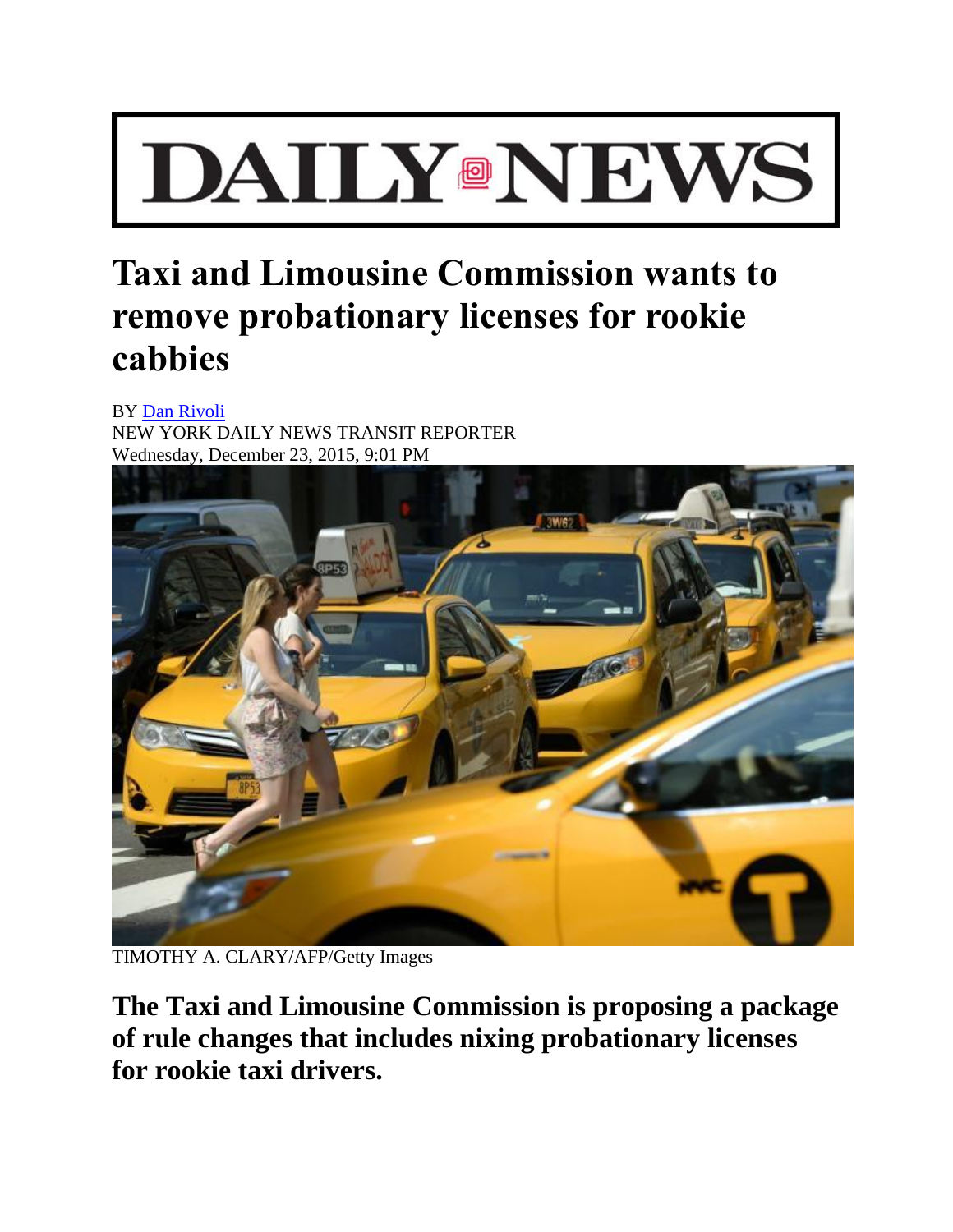The city's Taxi and Limousine Commission wants to nix probationary licenses for rookie cabbies, arguing it's too much of a burden on drivers and the agency to review thousands of newbies.

As part of a package of rule changes published this week, the proposal would overturn a Giuliani-era reform of the taxi industry for all TLC-regulated drivers.

A rep for a taxi drivers group ripped the TLC's proposal as a way to weaken standards at a time when full-time professional cabbies are facing stiff competition from part-time drivers looking to make a quick buck in the age of rideshare apps.

## **[NYC TAXI AND LIMOUSINE COMMISSION WILL DELAY CRASH-TEST](http://www.nydailynews.com/new-york/nyc-delays-crash-test-mandate-yellow-cabs-article-1.2467282)  [MANDATE FOR YELLOW CABS](http://www.nydailynews.com/new-york/nyc-delays-crash-test-mandate-yellow-cabs-article-1.2467282)**

"We do think it makes sense to have a different standard your first year in a profession that serves a million people a day," said Bhairavi Desai, director of the New York Taxi Workers Alliance.

Right now, new drivers have less room to screw up during their first year on the road. A new driver with at least eight points on their license won't get it renewed and will have to reapply. More seasoned drivers can get 10 points on their license before it's revoked, according to the TLC.

Desai said she wants tougher standards to remain, though she would support ways for probationary cabbies to fix their bad driving.

"There's a difference between being unreasonably strict versus having a professional standard," she said.

TLC officials defended its effort to do away with the probationary period, arguing it keeps tabs on drivers who are impaired behind the wheel, get into serious collisions or caught driving recklessly too many times.

Out of nearly 30,000 probationary drivers to get reviewed this year, just 65 failed to renew their license.

To kick bad drivers off the road, the agency has Vision Zero street safety laws and a Critical Driver program that suspends cabbies who get six points within a 15-month period and pulls their licenses at 10 points.

"With already-existing programs accomplishing the same goal, removing this provision is a logical streamlining step that will help us devote more time to customer service," said TLC spokesman Allan Fromberg.

The TLC will hold a hearing on the proposals next month.